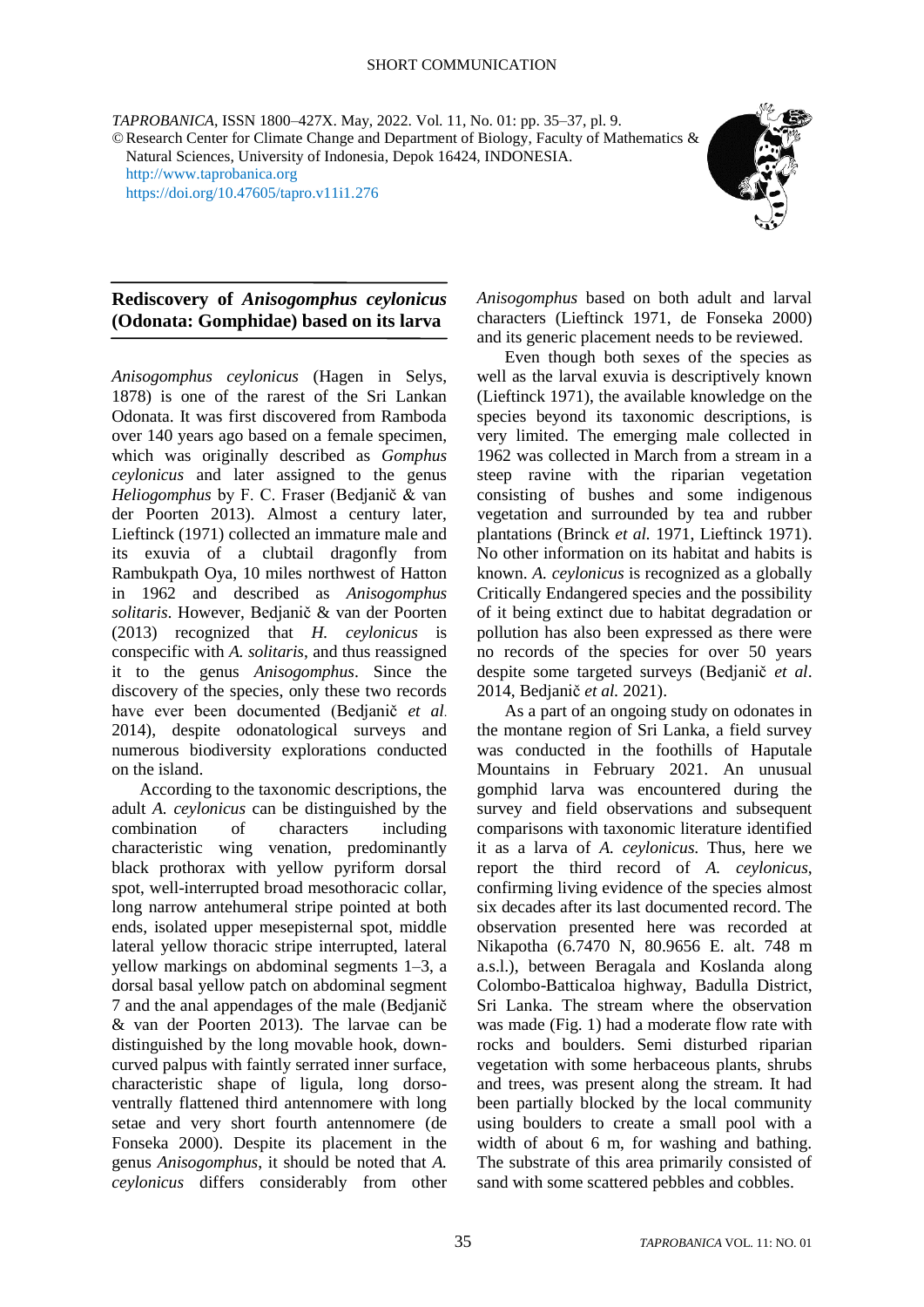

**Figure 1.** Habitat of *Anisogomphus ceylonicus* at Nikapotha; arrow indicates the microhabitat where the larva was found.

A survey was conducted in the site on 3 February 2021. Odonates were recorded using the visual encounter survey method and potential micro-habitats were sampled for larvae using a hand net. All odonate larvae collected were examined in detail, photographed and released back to the original location. Larval identifications were based on Lieftinck (1971) and de Fonseka (2000), and morphological terminology follows Tennessen (2019).

The observed *A. ceylonicus* larva (Fig. 2) represented an intermediate instar with the wing sheath reaching the base of abdomen segment 3. The larva was found near the stream bank under some aquatic vegetation. The substrate at the microhabitat of the observed larvae consisted of sand (Fig. 1). Four *Paragomphus* larvae and two *Anax immaculifrons* Rambur, 1842 larvae were also recorded in the same habitat. The site was revisited in April 2021, but no adults or larvae of *A. ceylonicus* were observed even though early instar *Paragomphus* larvae were abundant.

**Description of larva:** Sandy brown in colour with black eyes and a dark abdomen tip. Prementum (Fig. 2B) longer than the maximum width. Palpus down curved with faintly serrated inner margin and less than half the length of movable hooks. Movable hooks long and gradually curved ending with a sharply pointed apex. Ligula concave with a distinct anterior directed tooth in the middle. A dense ridge of setae along the margin of the ligula. Antenna with four antennomeres and the third antennomere elongated and covered with long setae (Fig. 2C). Legs are covered in sandy brown setae. Fore and mid tibiae with apical triangular burrowing hooks. Abdomen (Fig. 2D) widest in the middle. A faint dark pattern on either side of the mid dorsal carina of the

abdomen. Minute dorsal spines and small lateral spines on abdominal segments 7, 8 and 9. Epiproct and cerci are of equal length and paraprocts slightly longer. Cercus with a straight outer margin and outward curved inner margin forming a tapering apex. Paraproct also with a straight outer margin and a curved inner margin but with a less tapering apex compared to the cerci. Epiproct is with a slightly tapering rounded apex.

The morphological characters of the observed larva match well with the description and diagrams of *A. ceylonicus* exuvia by Lieftinck (1971). The distinct shape of the ligula and features in the antennae clearly support its identification compared to the larvae of other Sri Lankan gomphids (de Fonseka 2000). The habitat and elevation of the location also agree with the limited information that has been reported by previous authors. The new locality reported here is about 45 km southeast of the type locality of the species and is located on the southeastern slope of the central highlands of Sri Lanka (Fig. 3).

Based on the limited records available, it seems that the species inhabits semi disturbed streams with a sandy substrate in montane and sub-montane habitats between the elevations of 300-900 m. It is possible that the species may occur in suitable habitats across the highlands of Sri Lanka even though occurrence records are extremely rare. As the emerging male was collected in March 1962 (Lieftinck 1971) and the present observation of intermediate instar larva was made in February, the species is likely on the wing at least in March and April, which is the period prior to the beginning of the southwestern monsoon in Sri Lanka. Based on the observations presented here, it seems that *A. ceylonicus* can tolerate some aquatic pollution caused by detergents and soap at least in its early larval stages. However, further studies are required to understand how water quality affects its larval development and emergence.

*Anisogomphus ceylonicus* is one of the few Odonates of Sri Lanka with no photographic records of a living specimen available hitherto. The present observation provides the first photographs of a live *A. ceylonicus* larva and the most recent documentation of the species. These observations, coupled with previous work (Lieftinck 1971, Bedjanič & van der Poorten 2013), provide an improved understanding of the species, which might enable further targeted surveys to be made. Extensive surveys in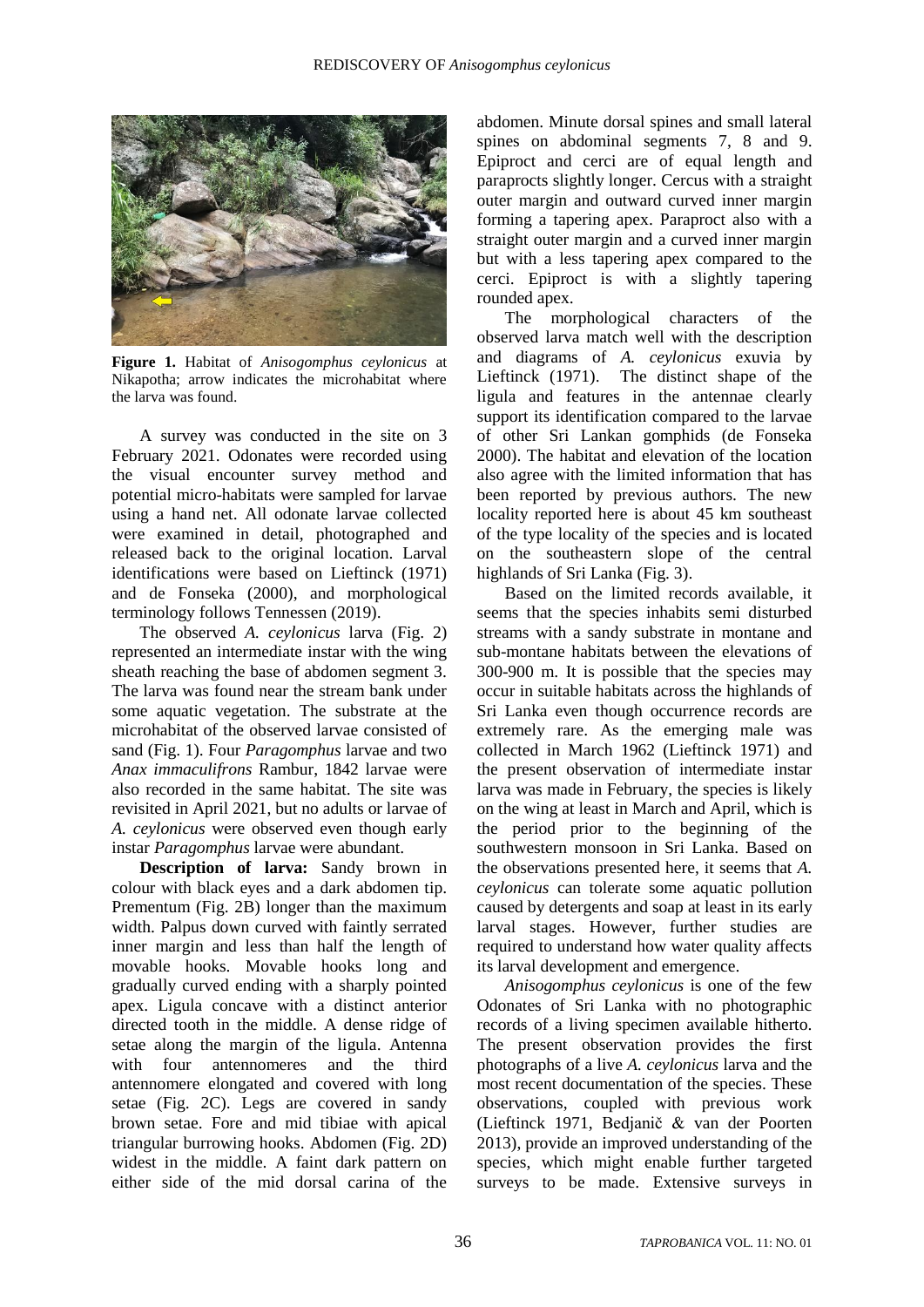## Plate 9



Figure 2. Anisogomphus ceylonicus larva: (A) dorsolateral view of the full body, (B) ventral view of the labium, (C) dorsal view of the head, and (D) dorsal view of the abdomen